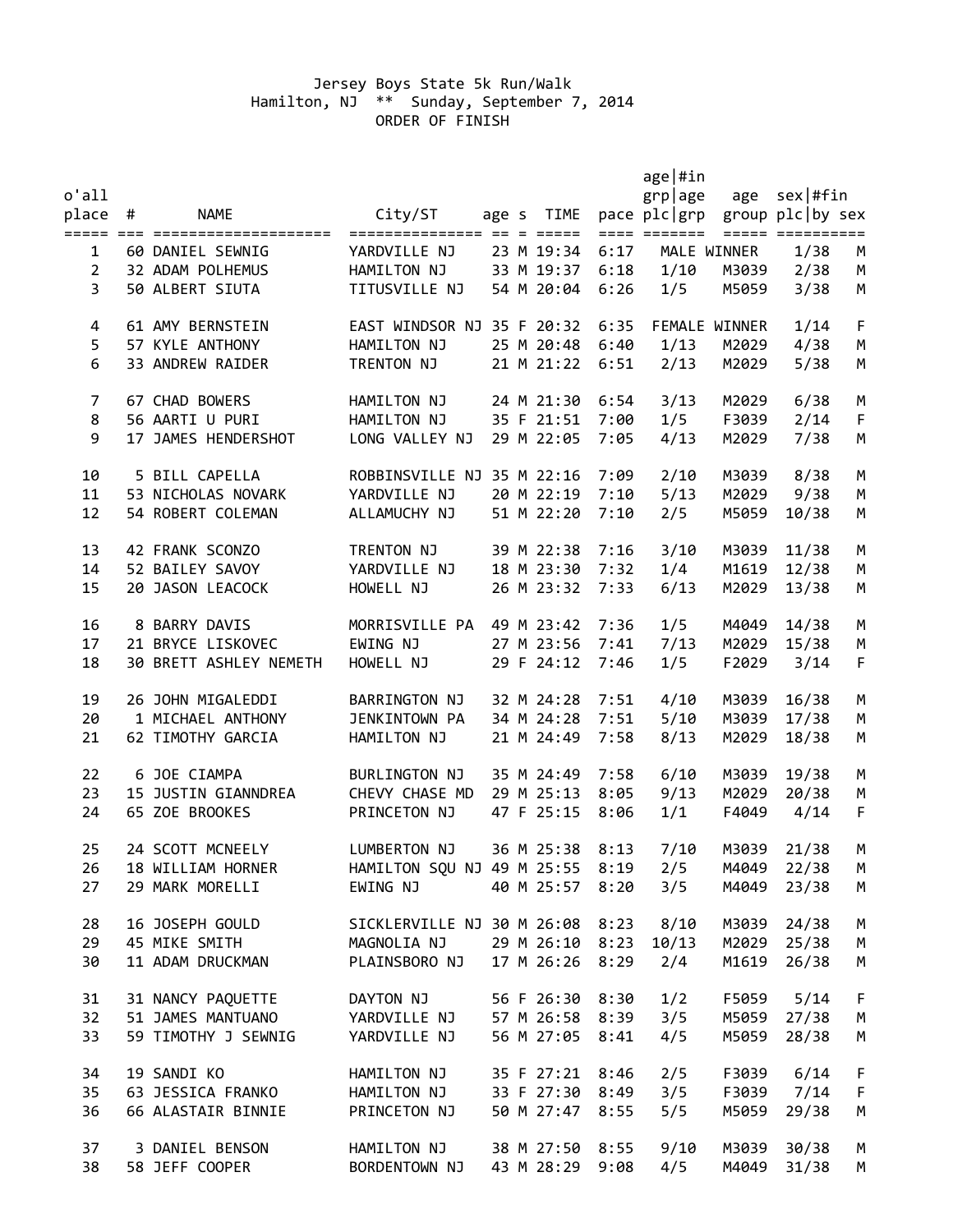| 25 GEORGE MESTHOS           | BEVERLY NJ           |  |      | 11/13                                                                                                                                                                                                                                                                                        | M2029 | 32/38 | M    |
|-----------------------------|----------------------|--|------|----------------------------------------------------------------------------------------------------------------------------------------------------------------------------------------------------------------------------------------------------------------------------------------------|-------|-------|------|
| 47 NITHIN VEJENDLA          | CRANBURY NJ          |  |      | 3/4                                                                                                                                                                                                                                                                                          | M1619 | 33/38 | M    |
| <b>46 STEPHANIE SPROUT</b>  | LINDENWOLD NJ        |  | 9:18 | 2/5                                                                                                                                                                                                                                                                                          | F2029 | 8/14  | F    |
| 49 ADAM OPPEFARD            |                      |  |      | 4/4                                                                                                                                                                                                                                                                                          | M1619 | 34/38 | M    |
| 43 JAY SHOEMAKER            | BLACKWOOD NJ         |  |      | 10/10                                                                                                                                                                                                                                                                                        | M3039 | 35/38 | M    |
| 4 LINDA BROWN               | HILLSBOROUGH NJ      |  |      | 4/5                                                                                                                                                                                                                                                                                          | F3039 |       | F    |
| 35 ERIKA RIZZO              | HAMILTON NJ          |  |      | 3/5                                                                                                                                                                                                                                                                                          | F2029 | 10/14 | F    |
| <b>10 CAITLIN DOUGHERTY</b> | <b>GREAT NECK NY</b> |  |      | 4/5                                                                                                                                                                                                                                                                                          | F2029 | 11/14 | F    |
| 55 ROBERTO KESTING          | YARDVILLE NJ         |  |      | 5/5                                                                                                                                                                                                                                                                                          | M4049 | 36/38 | M    |
| 27 MICHAEL MIGALEDDI        | BARRINGTON NJ        |  |      | 12/13                                                                                                                                                                                                                                                                                        | M2029 | 37/38 | M    |
| 14 JOSEPH GIANNDREA         | ALLENTOWN PA         |  |      | 13/13                                                                                                                                                                                                                                                                                        | M2029 | 38/38 | M    |
| 2 ABIGAIL BAXENDALE         | WASHINGTON DC        |  |      | 5/5                                                                                                                                                                                                                                                                                          | F2029 | 12/14 | F    |
| 13 LAURA EGLESTON           | CLEMENTON NJ         |  |      | 5/5                                                                                                                                                                                                                                                                                          | F3039 | 13/14 | F    |
| 41 JAMIE SAULTS             | <b>FREEHOLD NJ</b>   |  |      | 2/2                                                                                                                                                                                                                                                                                          | F5059 | 14/14 | F    |
|                             |                      |  |      | 27 M 28:34 9:10<br>17 M 28:58 9:17<br>27 F 29:00<br>NEPTUNE CITY NJ 17 M 31:27 10:05<br>30 M 31:28 10:06<br>30 F 31:41 10:10<br>24 F 31:45 10:11<br>26 F 34:46 11:09<br>43 M 35:01 11:14<br>27 M 35:02 11:14<br>24 M 35:03 11:15<br>29 F 36:07 11:35<br>30 F 38:38 12:23<br>57 F 39:00 12:30 |       |       | 9/14 |

TOP 1 M A L E FINISHER

|     |     | Place No. First  | Last           | Citv             |     | St Age Time |
|-----|-----|------------------|----------------|------------------|-----|-------------|
| ___ | ___ |                  | ______________ | ---------------- | ___ | ____        |
|     |     | 60 DANIEL SEWNIG |                | YARDVTLE         |     | NJ 23 19:34 |

## TOP 1 F E M A L E FINISHER

| Place No. First |  | Last             | Citv |                  |     | St Age Time |
|-----------------|--|------------------|------|------------------|-----|-------------|
|                 |  |                  |      | ---------------- | ___ |             |
|                 |  | 61 AMY BERNSTEIN |      | EAST WINDSOR     |     | NJ 3520:32  |

TOP M A L E M I L I T A R Y

|     |      | Place No. First | Last                 | Citv              |            | St Age Time |
|-----|------|-----------------|----------------------|-------------------|------------|-------------|
| ___ | ____ |                 | -------------------- | ----------------- | ---<br>___ |             |
|     |      | 57 KYLF ANTHONY |                      | HAMTI TON         |            | NJ 2520:48  |

TOP FEMALE MILITARY

|  | Place No. First | Last                 | Citv             |            | St Age Time |
|--|-----------------|----------------------|------------------|------------|-------------|
|  |                 | -------------------- | ---------------- | ---<br>___ | ____        |
|  | 56 AARTI U PURI |                      | HAMILTON         |            | NJ 35 21:51 |

TOP 1 MALE RESPONDER

Place No. First Last City St Age Time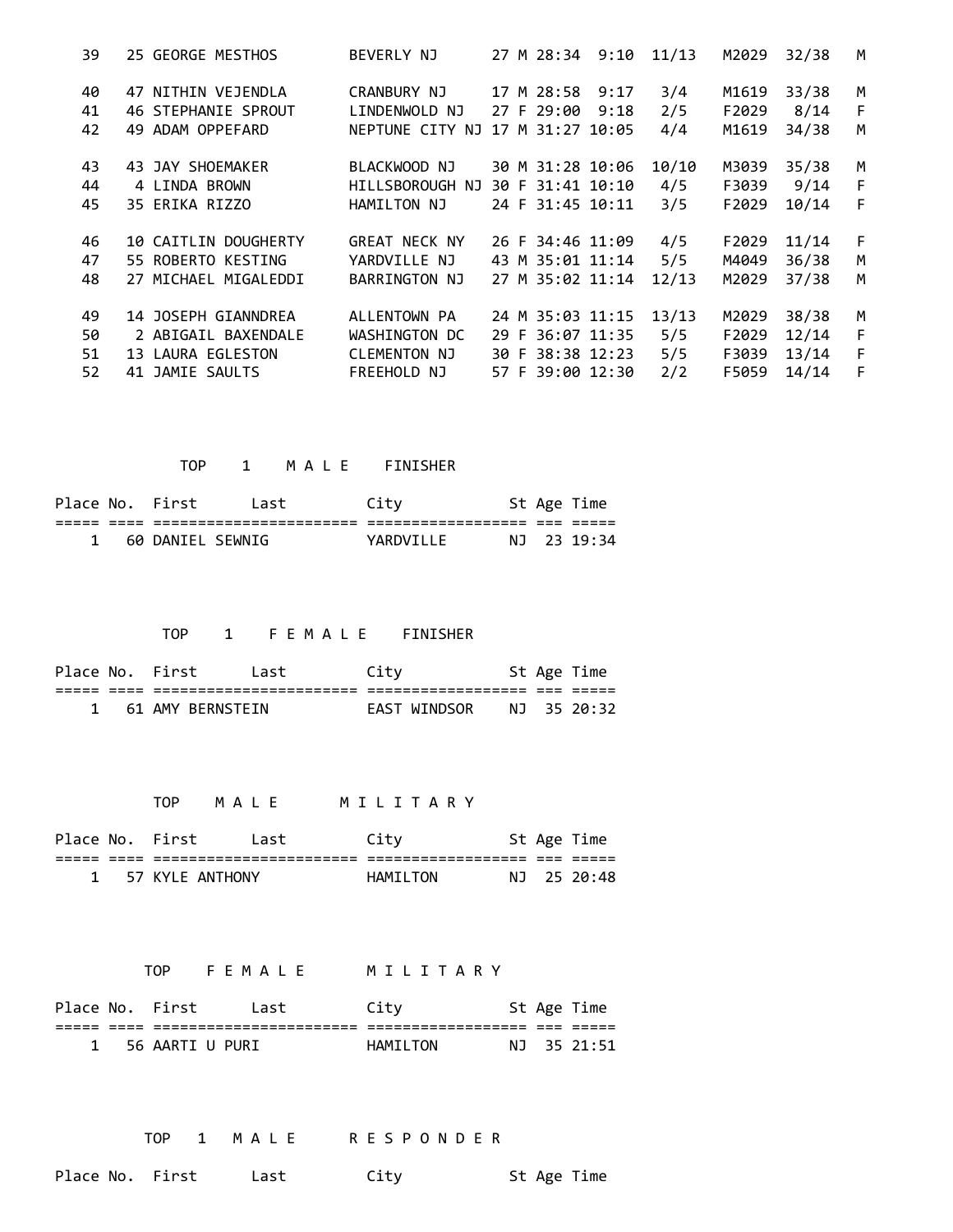## TOP 1 FEMALE RESPONDER

| --<br>-----  | --<br>---- | ------------------------<br>_______________________ | -------------------<br>__________________ | ----<br>---- | ----<br>--<br>------ |
|--------------|------------|-----------------------------------------------------|-------------------------------------------|--------------|----------------------|
| <b>Place</b> | <b>NC</b>  |                                                     |                                           |              |                      |

## TOP ALJBS ALUMNI

|    | Place No. First | Last                  | City                |  | St Age Time |
|----|-----------------|-----------------------|---------------------|--|-------------|
|    |                 |                       |                     |  |             |
|    |                 | 1 17 JAMES HENDERSHOT | LONG VALLEY         |  | NJ 29 22:05 |
|    |                 | 2 26 JOHN MIGALEDDI   | <b>BARRINGTON</b>   |  | NJ 32 24:28 |
|    |                 | 3 15 JUSTIN GIANNDREA | CHEVY CHASE         |  | MD 29 25:13 |
| 4  |                 | 16 JOSEPH GOULD       | <b>SICKLERVILLE</b> |  | NJ 30 26:08 |
| 5. |                 | 11 ADAM DRUCKMAN      | PLAINSBORO          |  | NJ 17 26:26 |
|    |                 |                       |                     |  |             |

A G E G R O U P W I N N E R S

MALE AGE GROUP: 00 - 12 3 Winners Place O'All No. Cat Name Age City St 5k ===== ===== ==== ==== ===================== === =============== ======= FEMALE AGE GROUP: 00 - 12 3 Winners Place O'All No. Cat Name Age City St 5k ===== ===== ==== ==== ===================== === =============== ======= MALE AGE GROUP: 13 - 15 3 Winners Place O'All No. Cat Name Age City St 5k ===== ===== ==== ==== ===================== === =============== ======= FEMALE AGE GROUP: 13 ‐ 15 3 Winners Place O'All No. Cat Name ===== ===== ==== ==== ===================== === =============== ======= MALE AGE GROUP: 16 ‐ 19 3 Winners Place O'All No. Cat Name ===== ===== ==== ==== ===================== === =============== ======= 1 14 52 BAILEY SAVOY 18 YARDVILLE NJ 23:30 2 30 11 ALUM ADAM DRUCKMAN 17 PLAINSBORO NJ 26:26 3 40 47 ALUM NITHIN VEJENDLA 17 CRANBURY NJ 28:58 FEMALE AGE GROUP: 16 - 19 3 Winners<br>No. Cat Name Age City St 5k Place O'All No. Cat Name ===== ===== ==== ==== ===================== === =============== ======= MALE AGE GROUP: 20 - 29 3 Winners Place O'All No. Cat Name Age City St 5k ===== ===== ==== ==== ===================== === =============== ======= 1 5 57 MIL KYLE ANTHONY 25 HAMILTON NJ 20:48 2 6 33 ANDREW RAIDER 21 TRENTON NJ 21:22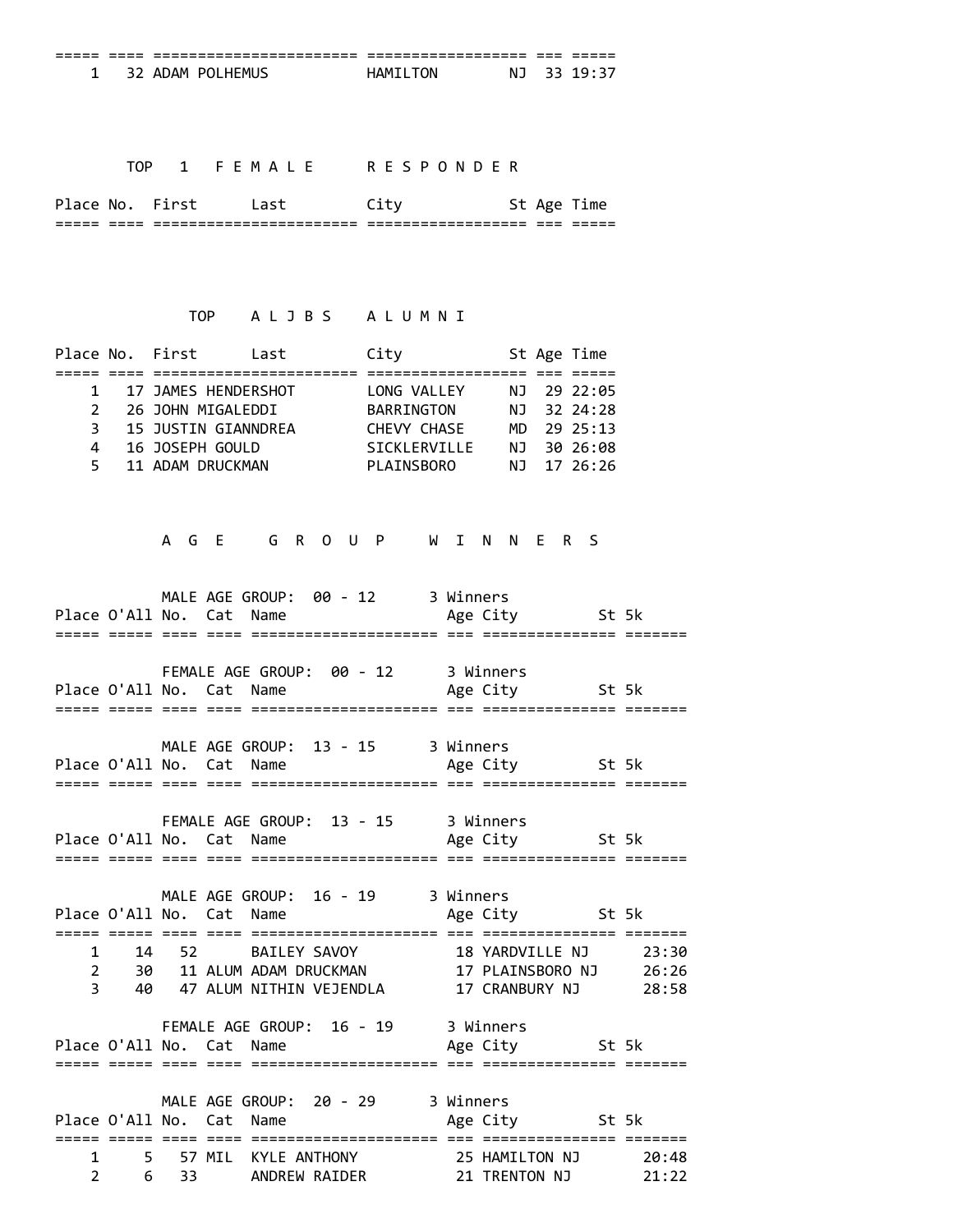| 3            |                                  |    | 7 67 CHAD BOWERS 24 HAMILTON NJ 21:30                                                                                                                                                                                         |  |                |       |
|--------------|----------------------------------|----|-------------------------------------------------------------------------------------------------------------------------------------------------------------------------------------------------------------------------------|--|----------------|-------|
|              |                                  |    | FEMALE AGE GROUP: 20 - 29 3 Winners<br>Place O'All No. Cat Name Manuel Age City St 5k                                                                                                                                         |  |                |       |
| 1            | 18<br>$2^{\circ}$<br>$3^{\circ}$ | 30 | BRETT ASHLEY NEMETH 29 HOWELL NJ<br>41  46  STEPHANIE SPROUT  27 LINDENWOLD NJ  29:00<br>45  35  ERIKA RIZZO  24 HAMILTON NJ  31:45<br>45 35 ERIKA RIZZO                                                                      |  |                | 24:12 |
|              |                                  |    | MALE AGE GROUP: 30 - 39 3 Winners                                                                                                                                                                                             |  |                |       |
| 1            | $2^{\sim}$<br>$3^{\circ}$        |    |                                                                                                                                                                                                                               |  |                |       |
|              |                                  |    | FEMALE AGE GROUP: 30 - 39 3 Winners<br>s winners משת באראו וא בית השתונות ו Age City<br>Place O'All No. Cat Name Age City<br>---- ----                                                                                        |  |                |       |
|              |                                  |    |                                                                                                                                                                                                                               |  |                |       |
|              |                                  |    | 1 8 56 MIL AARTIUPURI 35 HAMILTON NJ 21:51<br>2 34 19 SANDIKO 35 HAMILTON NJ 27:21<br>3 35 63 JESSICA FRANKO 33 HAMILTON NJ 27:30                                                                                             |  |                |       |
|              |                                  |    |                                                                                                                                                                                                                               |  |                |       |
|              |                                  |    | MALE AGE GROUP: 40 - 49 3 Winners                                                                                                                                                                                             |  |                |       |
|              |                                  |    |                                                                                                                                                                                                                               |  |                |       |
| $\mathbf{1}$ |                                  |    |                                                                                                                                                                                                                               |  |                |       |
|              | $2^{\circ}$                      |    | 16 8 BARRY DAVIS 49 MORRISVILLE PA 23:42<br>26 18 WILLIAM HORNER 49 HAMILTON SQU NJ 25:55<br>27 29 MARK MORELLI 40 EWING NJ 25:57                                                                                             |  |                |       |
|              | $3^{\circ}$                      |    |                                                                                                                                                                                                                               |  |                |       |
|              |                                  |    |                                                                                                                                                                                                                               |  |                |       |
|              |                                  |    | FEMALE AGE GROUP: 40 - 49 3 Winners                                                                                                                                                                                           |  |                |       |
|              |                                  |    |                                                                                                                                                                                                                               |  |                |       |
| $\mathbf{1}$ |                                  |    | 24 65 ZOE BROOKES 47 PRINCETON NJ 25:15                                                                                                                                                                                       |  |                |       |
|              |                                  |    | MALE AGE GROUP: 50 - 59 3 Winners                                                                                                                                                                                             |  |                |       |
|              |                                  |    |                                                                                                                                                                                                                               |  |                |       |
|              |                                  |    | Sunners and the control of the control of the control of the control of the control of the control of the control of the control of the control of the control of the control of the control of the control of the control of |  |                |       |
| $\mathbf{1}$ |                                  |    | 2 12 54 ROBERT COLEMAN 51 ALLAMUCHY NJ 22:20                                                                                                                                                                                  |  |                |       |
|              | $3^{\circ}$                      |    | 32 51 JAMES MANTUANO 57 YARDVILLE NJ 26:58                                                                                                                                                                                    |  |                |       |
|              |                                  |    | FEMALE AGE GROUP: 50 - 59 3 Winners                                                                                                                                                                                           |  |                |       |
|              |                                  |    | Place O'All No. Cat Name Manne Age City St 5k                                                                                                                                                                                 |  |                |       |
|              |                                  |    |                                                                                                                                                                                                                               |  |                |       |
|              |                                  |    | 1 31 31 NANCY PAQUETTE 56 DAYTON NJ 26:30<br>2 52 41 JAMIE SAULTS 57 FREEHOLD NJ 39:00                                                                                                                                        |  |                |       |
|              |                                  |    | MALE AGE GROUP: 60 - 69 3 Winners                                                                                                                                                                                             |  |                |       |
|              |                                  |    | Place O'All No. Cat Name                                                                                                                                                                                                      |  | Age City 5t 5k |       |
|              |                                  |    |                                                                                                                                                                                                                               |  |                |       |
|              |                                  |    | FEMALE AGE GROUP: 60 - 69 3 Winners                                                                                                                                                                                           |  |                |       |
|              |                                  |    | Place O'All No. Cat Name                                                                                                                                                                                                      |  | Age City 5t 5k |       |
|              |                                  |    |                                                                                                                                                                                                                               |  |                |       |
|              |                                  |    | MALE AGE GROUP: 70 - 99 3 Winners                                                                                                                                                                                             |  |                |       |
|              |                                  |    | Place O'All No. Cat Name                                                                                                                                                                                                      |  | Age City 5t 5k |       |

FEMALE AGE GROUP: 70 - 99 3 Winners